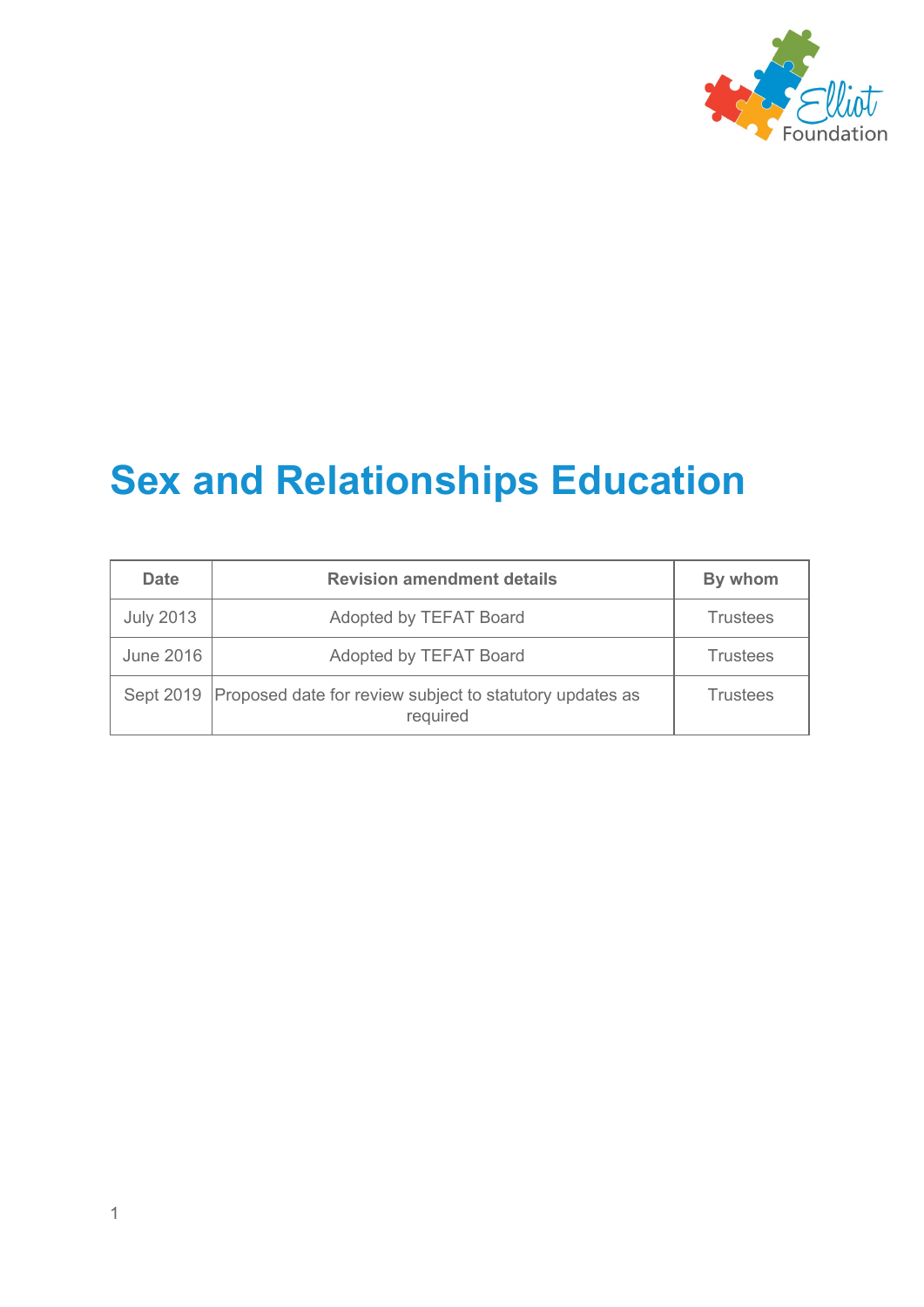

# <span id="page-1-0"></span>**Table of contents**

| <b>Table of contents</b>                                   | $\overline{2}$          |
|------------------------------------------------------------|-------------------------|
| <b>Related policies and documents</b>                      | 3                       |
| <b>Definitions</b>                                         | 3                       |
| <b>Elliot Foundation Academies Trust Vision and Values</b> | $\overline{\mathbf{4}}$ |
| <b>What is Sex and Relationship Education (SRE)</b>        | 5                       |
| <b>Aims</b>                                                | 5                       |
| <b>Principles</b>                                          | 6                       |
| <b>Roles and Responsibilities</b>                          | 7                       |
| <b>Monitoring and Evaluation</b>                           | 8                       |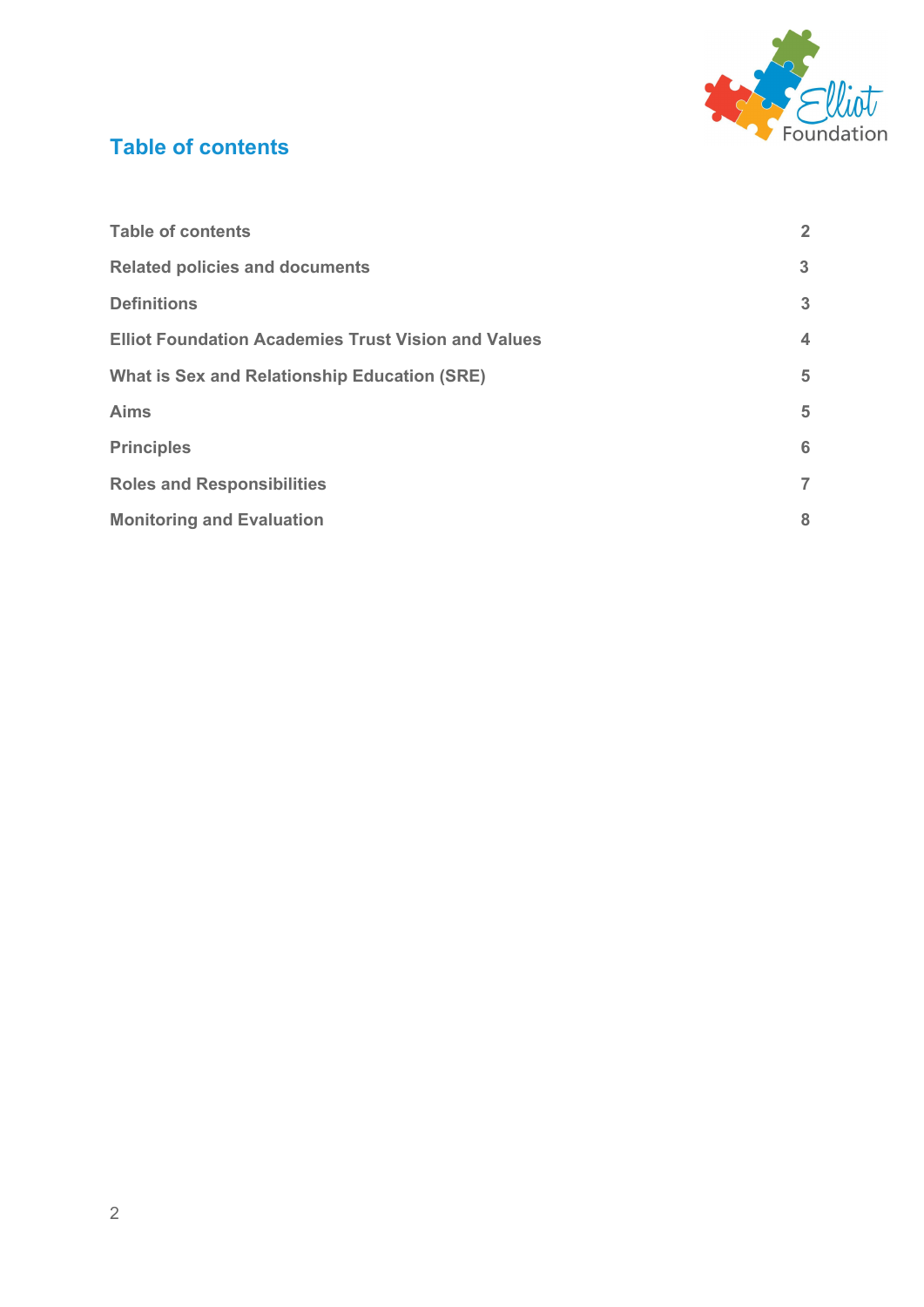

## <span id="page-2-0"></span>**Related policies and documents**

## **1. Statutory Framework**

- 1.1. Sex and Relationships Education (SRE) is a statutory policy which all maintained sc[h](https://www.gov.uk/government/uploads/system/uploads/attachment_data/file/283599/sex_and_relationship_education_guidance.pdf)ools must follow. Guidance is provided through [Sex](https://www.gov.uk/government/uploads/system/uploads/attachment_data/file/283599/sex_and_relationship_education_guidance.pdf) and [Relationship](https://www.gov.uk/government/uploads/system/uploads/attachment_data/file/283599/sex_and_relationship_education_guidance.pdf) Education Guidanc[e,](https://www.gov.uk/government/uploads/system/uploads/attachment_data/file/283599/sex_and_relationship_education_guidance.pdf) published in 2000.
- 1.2. The current statutory provisions on sex education are contained in [sections](http://www.legislation.gov.uk/ukpga/1996/56/part/V/chapter/IV/crossheading/sex-education) 403 and 405 of the [Education](http://www.legislation.gov.uk/ukpga/1996/56/part/V/chapter/IV/crossheading/sex-education) Act 1996 as amended.
- 1.3. Schools maintain a statutory obligation under the [Children](http://www.legislation.gov.uk/ukpga/2004/31/contents) Act (2004) to promote their pupils' wellbeing, and under the Education Act (1996) to prepare children and young people for the challenges, opportunities and responsibilities of adult life.
- 1.4. In 2015 the House of Commons Education Committee produced a report '[Life](http://www.publications.parliament.uk/pa/cm201415/cmselect/cmeduc/145/145.pdf) [Lessons:](http://www.publications.parliament.uk/pa/cm201415/cmselect/cmeduc/145/145.pdf) PSHE and SRE in school[s'](http://www.publications.parliament.uk/pa/cm201415/cmselect/cmeduc/145/145.pdf), which informs this Elliot Foundation policy.

# <span id="page-2-1"></span>**Definitions**

- Where the word 'Trust' is used in this document it refers to The Elliot Foundation Academies Trust.
- Where the word 'Governing Body' is used it refers to the Local Governing Body of an individual academy within the Trust.
- Where appropriate the Local Governing Bodies of individual academies will publish details of the procedures and practices to implement Trust policies.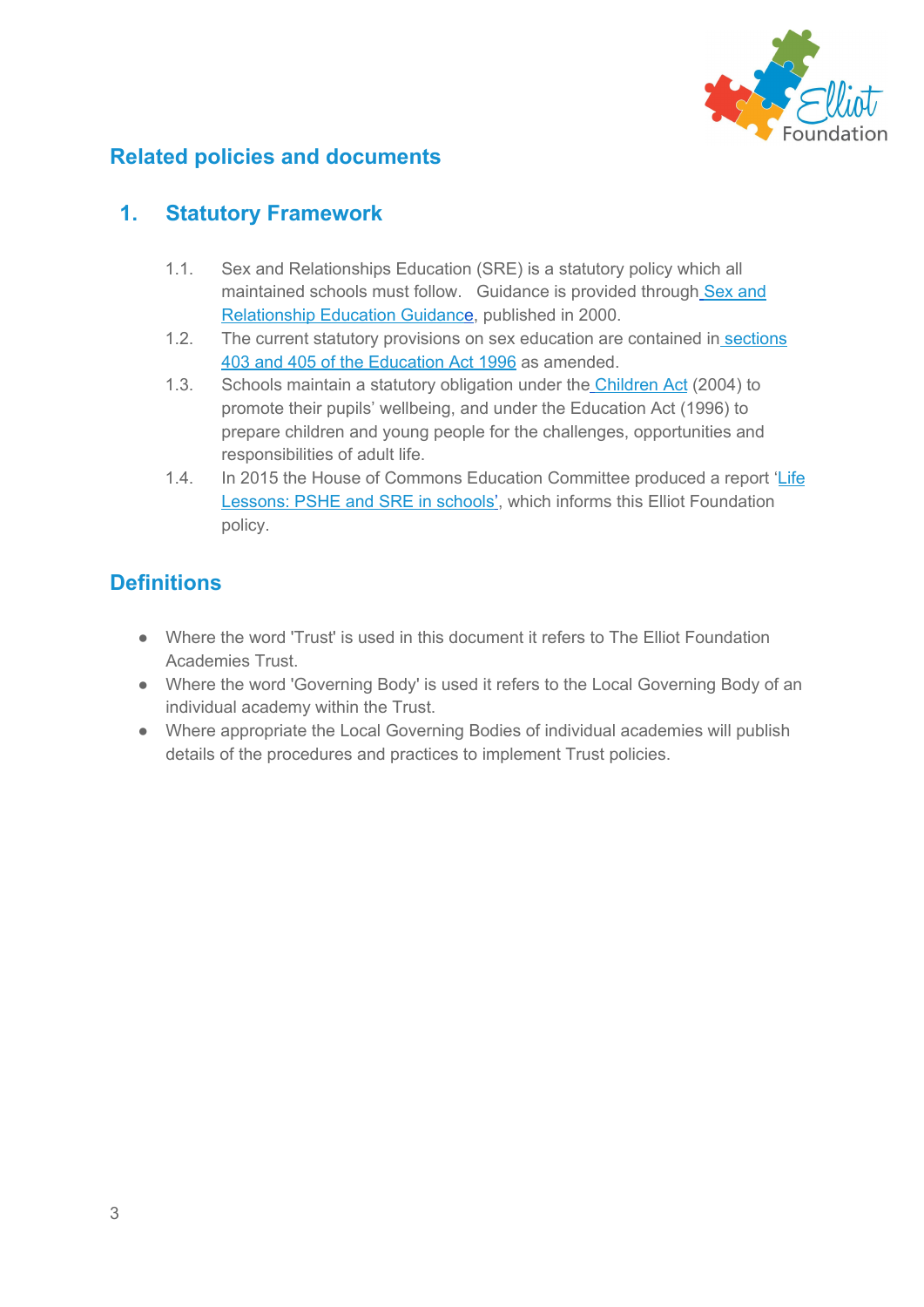

# <span id="page-3-0"></span>**Elliot Foundation Academies Trust Vision and Values**

## **Vision**

The Elliot Foundation was created as a safe place for children and teachers where all are nurtured to achieve beyond even their own expectations. Our motto, "Where children believe they can because teachers know they can" reflects our conviction that raising expectations for all children and teachers is at the heart of a successful and inclusive society.

## **Values**

#### **For children**

We help children to discover themselves and aspire beyond any limitations that their context might appear to place upon them. We help them understand that they can be, 'Heroes of their own lives' building the foundations for healthy and successful lives.

#### **For schools**

In addition to the essential functional skills of reading, writing and mathematics, children need to learn how to learn and to believe that they can continue to do so. They must also possess the critical thinking skills to sift fact from fiction to be able to think for themselves, freely and creatively.

#### **For success**

To thrive, whatever their chosen path, children need confidence, curiosity and commitment. We will nurture these attitudes across all their learning experiences

#### **For communities**

Children at Elliot schools will be raised with an awareness of the world around them and their role in shaping a better future through volunteering and contributing in their communities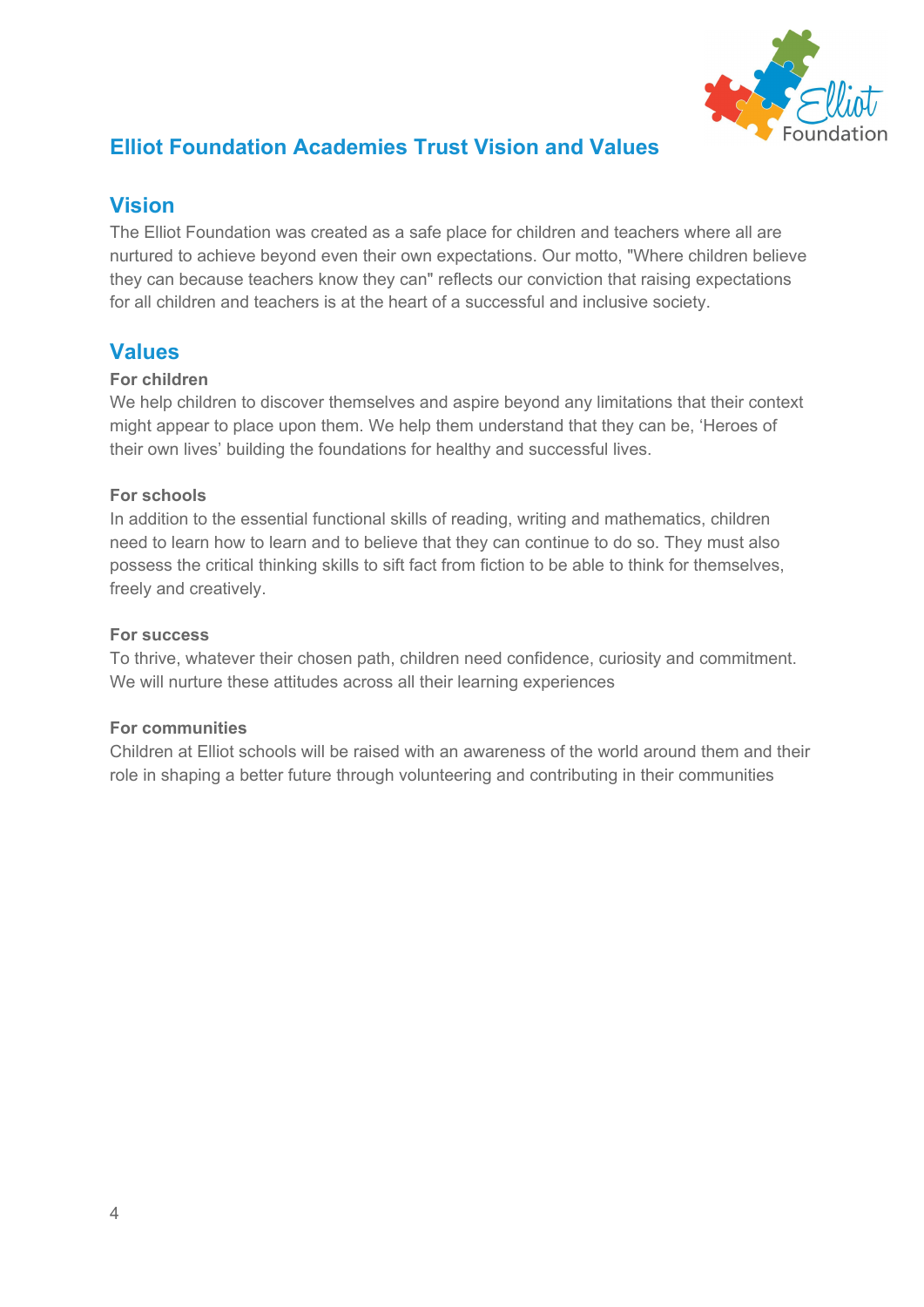

# **2. What is Sex and Relationship Education (SRE)**

2.1. SRE is concerned with lifelong learning about an individual's physical, moral and emotional development. It is about the understanding of the importance of marriage for family life, stable and loving relationships, respect, love and care. It is also about the teaching of sex, sexuality and sexual health. SRE does not promote sexual orientation or sexual activity. SRE will cover attitudes and values; personal and social skills; and knowledge and understanding.

# **What must be taught and the parental right to withdraw their children**

- 2.2. The House of Commons Briefing Paper 06103 states 'Local authority maintained schools in England are obliged to teach sex and relationships education (SRE) from age 11 upwards, and must have regard to the Government's SRE guidance. Academies and free schools do not have to follow the National Curriculum and so are not under this obligation.' As Elliot Foundation academies are thus outside this obligation, but the Trust requires SRE to be taught in our academies, and to follow DfE guidance.
- 2.3. Parents are free to withdraw their children from SRE if they wish to do so. The only exceptions to this are the biological aspects of human growth and reproduction that are essential elements of National Curriculum Science. Section 405 of the Education Act 1996 enables parents to withdraw their children from sex education other than the sex education that is in the National Curriculum (such as the biological aspects of human growth and reproduction that are essential elements of National Curriculum Science).

## **3. Aims**

- 3.1. Sex and Relationships Education aims to help children to understand the facts about sex and sexuality, to develop self-esteem, respect for others and to build self confidence in decision making.
- 3.2. The development of self-esteem is central; children who feel positive about themselves are more likely to develop caring relationships. The programme for sex and relationships education is firmly rooted in the context of moral considerations and family relationships.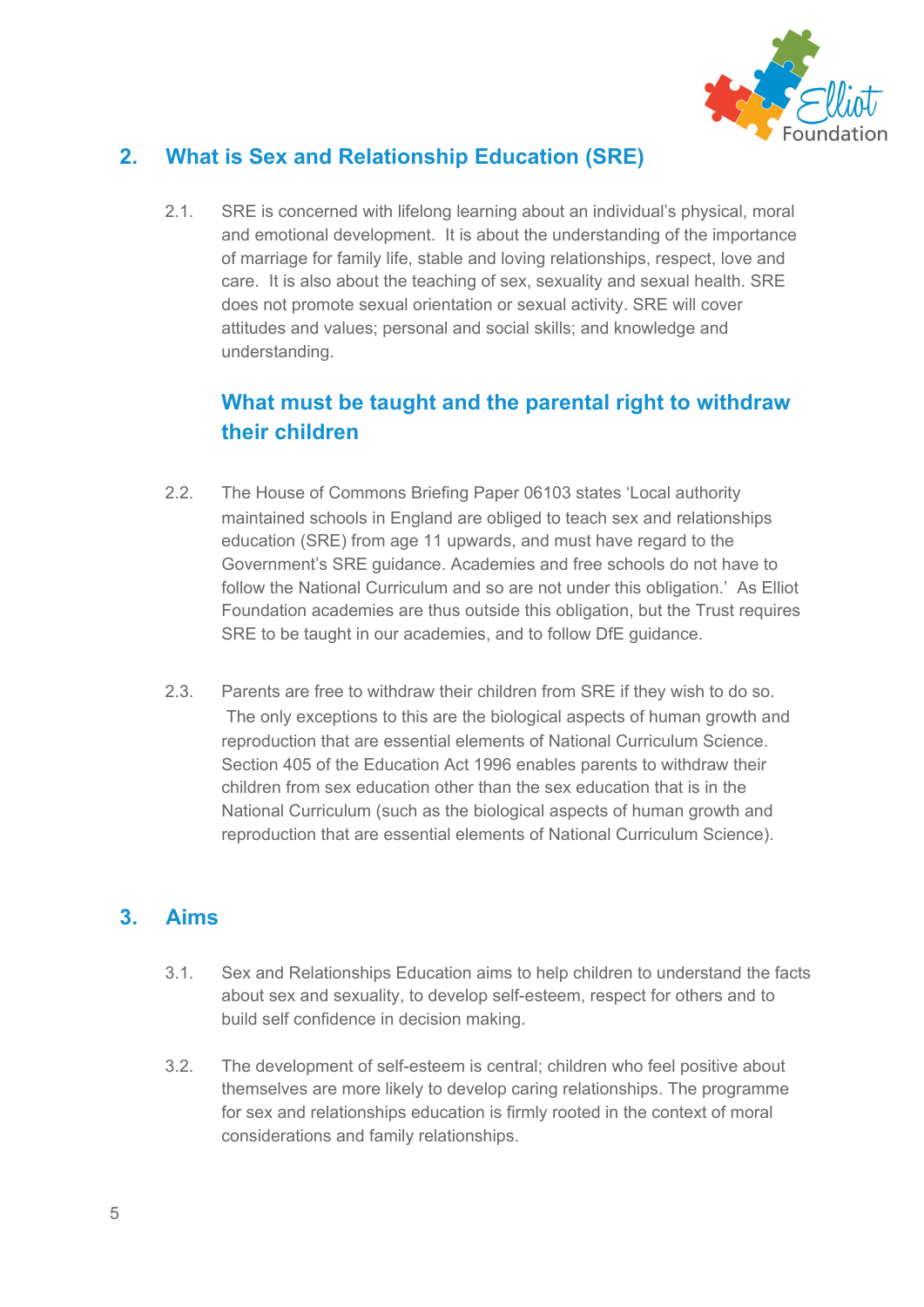

3.3. SRE is organised within the PSHE framework and is designed to be inclusive and to meet the needs of all children, developing mutual respect, rights and responsibilities,and equality with regard to gender and sexuality and acceptance of diversity.

## **4. Principles**

- 4.1. Children and young people have a right to good quality education, as set out in the United Nations Convention on the Rights of the Child. Children and young people want to be prepared for the physical and emotional changes they undergo at puberty, and young people want to learn about relationships.
- 4.2. Older pupils frequently say that sex and relationships education was 'too little, too late and too biological'. Ofsted reinforced this in their 2013 Not Yet Good Enough report. Because children at Elliot Foundation academies are not yet 'older pupils', we have an opportunity, even a responsibility to address this point by providing age-appropriate education to prepare them for puberty and relationships.
- 4.3. SRE plays a vital part in meeting schools' safeguarding obligations. Ofsted is clear that schools must have a preventative programme that enables pupils to learn about safety and risks in relationships.
- 4.4. It is expected that SRE will be taught as an integrated aspect of PSHE. Age-appropriate SRE teaching is essential to keeping pupils safe and healthy, inside and outside the school gates. A comprehensive SRE programme can have a positive impact on pupils' health and wellbeing and their ability to achieve, and can play a crucial part in meeting these obligations. A good PSHE education provides children with both the knowledge and skills to manage their lives, stay safe, make the right decisions and thrive as individuals and members of society. It provides children with opportunities to develop skills and qualities such as resilience, leadership, communication, empathy and perseverance. We know that these skills are not innate and that they should be actively taught and developed in school.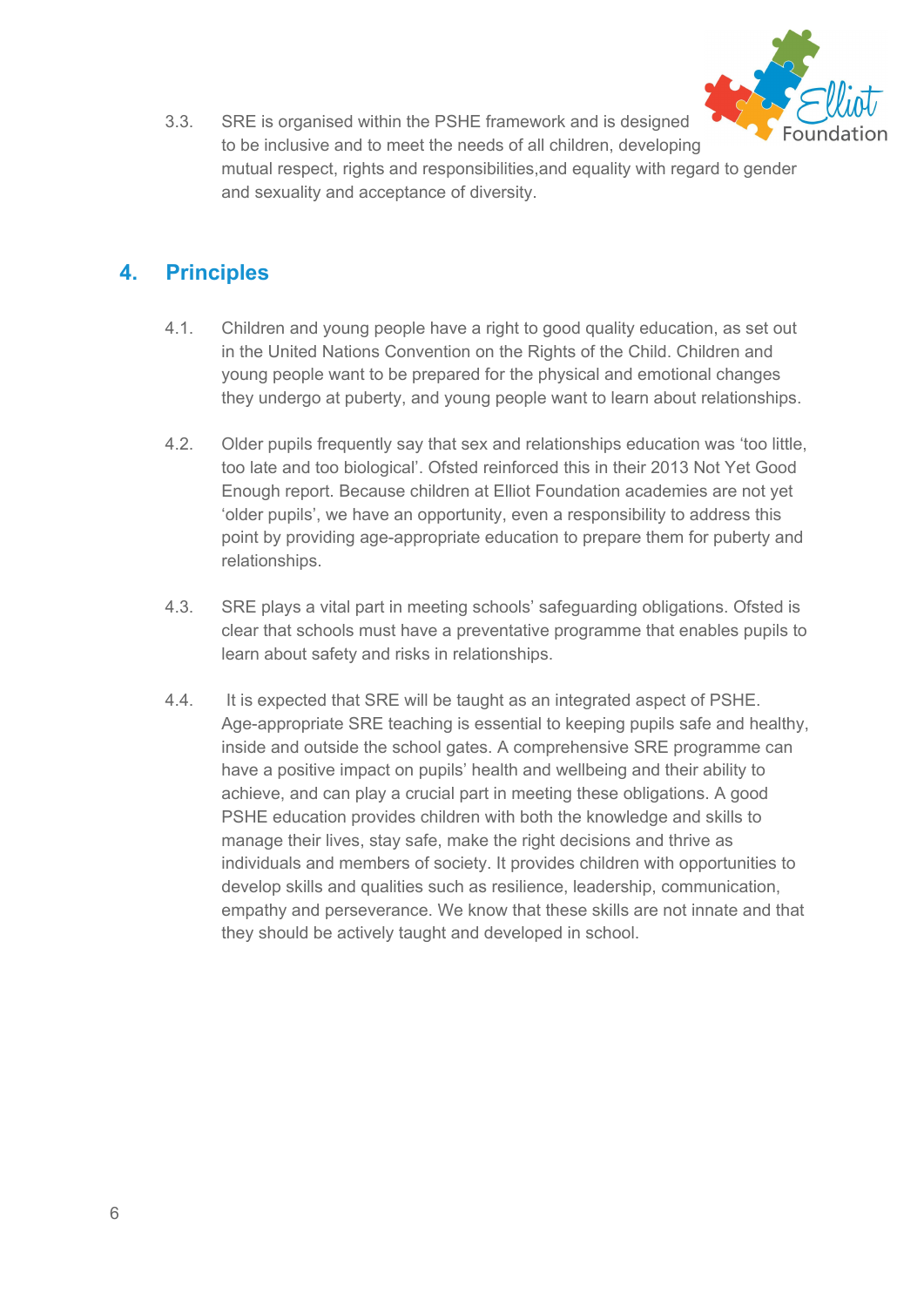

# **5. Roles and Responsibilities**

### **5.1.The Local Governing Body will:**

- Seek the advice of the Principal on this policy and make it available to parents via the website
- Ensure that sex and relationships education is provided in a way that encourages pupils to consider morals, the value of family life, and the importance of marriage within a context of diversity
- Use their discretion when considering requests from parents for their children to be withdrawn from any sex and relationships education to which they object. Governors will accept the request where the withdrawal does not cut across those elements of SRE which form part of the science curriculum.
- Support the academy policy to show sensitivity to the views of parents whose ethnic background and/or religious beliefs cause them to hold strong reservations about such education within a context of British Values.

#### **5.2.The Principal will ensure that:**

- A scheme of work is developed. agreed and implemented by the teachers responsible for teaching PSHE.
- Ensure that the scheme of work is informed by current best practice including The PSHE Association Guidanc[e](http://www.pshe-association.org.uk/uploads/media/17/7910.pdf) Sex and [Relationships](http://www.pshe-association.org.uk/uploads/media/17/7910.pdf) Education (SRE) for the 21<sup>[st](http://www.pshe-association.org.uk/uploads/media/17/7910.pdf)</sup> [Century.](http://www.pshe-association.org.uk/uploads/media/17/7910.pdf)
- Ensure that the scheme of work is informed by best practice guidance provided through
- The Local Governing Body is advised about sex and relationships education at the Academy
- Sex and relationships education is provided in a way that encourages pupils to consider morals, the value of family life, and the importance of respect, love and commitment in relationships.
- Pupils are protected from inappropriate teaching materials.
- Parents are informed about the programme for sex and relationships education via the prospectus, academy website.
- A consultative partnership is developed with parents to ensure that there is a clear understanding of the policy and to address any concerns they may have